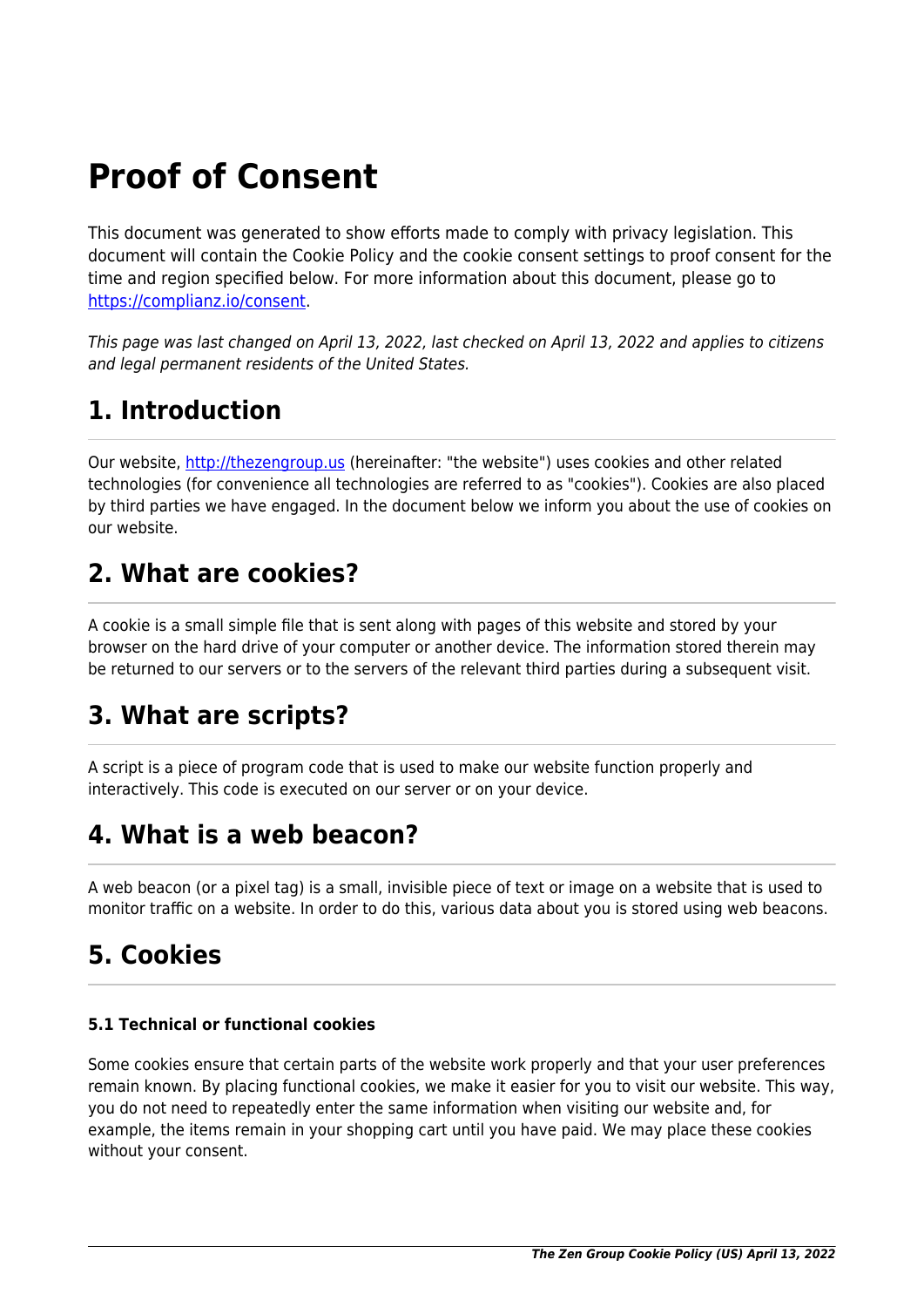#### **5.2 Marketing/Tracking cookies**

Marketing/Tracking cookies are cookies or any other form of local storage, used to create user profiles to display advertising or to track the user on this website or across several websites for similar marketing purposes.

#### **5.3 Social media buttons**

On our website we have included buttons for Facebook, Twitter, LinkedIn and Instagram to promote webpages (e.g. "like", "pin") or share (e.g. "tweet") on social networks like Facebook, Twitter, LinkedIn and Instagram. These buttons work using pieces of code coming from Facebook, Twitter, LinkedIn and Instagram themselves. This code places cookies. These social media buttons also can store and process certain information, so a personalized advertisement can be shown to you.

Please read the privacy statement of these social networks (which can change regularly) to read what they do with your (personal) data which they process using these cookies. The data that is retrieved is anonymized as much as possible. Facebook, Twitter, LinkedIn and Instagram are located in the United States.

## **6. Placed cookies**

## **WordPress**

Functional

#### **Usage**

We use WordPress for website development. [Read more](https://cookiedatabase.org/service/wordpress/)

#### **Sharing data**

This data is not shared with third parties.

**Functional**

**Name**

[WP\\_DATA\\_USER\\_\\*](https://cookiedatabase.org/cookie/wordpress/wp_data_user_-2/)

**Expiration**

session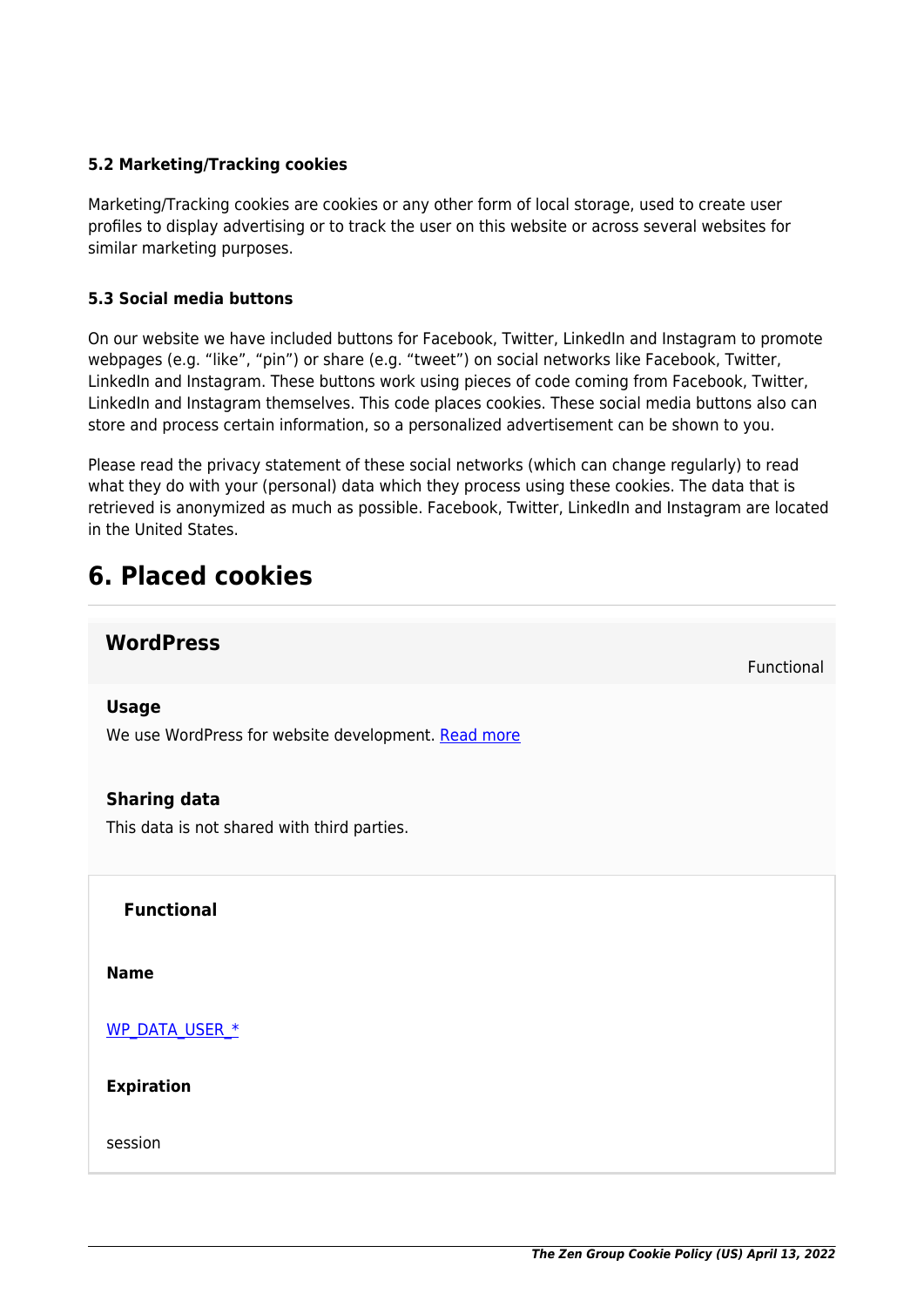## **Function**

Store user preferences

#### **Name**

[wordpress\\_test\\_cookie](https://cookiedatabase.org/cookie/wordpress/wordpress_test_cookie/)

## **Expiration**

session

#### **Function**

Read if cookies can be placed

#### **Name**

[wordpress\\_logged\\_in\\_\\*](https://cookiedatabase.org/cookie/wordpress/wordpress_logged_in_/)

## **Expiration**

persistent

**Function**

Store logged in users

## **Facebook**

Marketing/Tracking, Functional

### **Usage**

We use Facebook for display of recent social posts and/or social share buttons. [Read more](https://cookiedatabase.org/service/facebook/)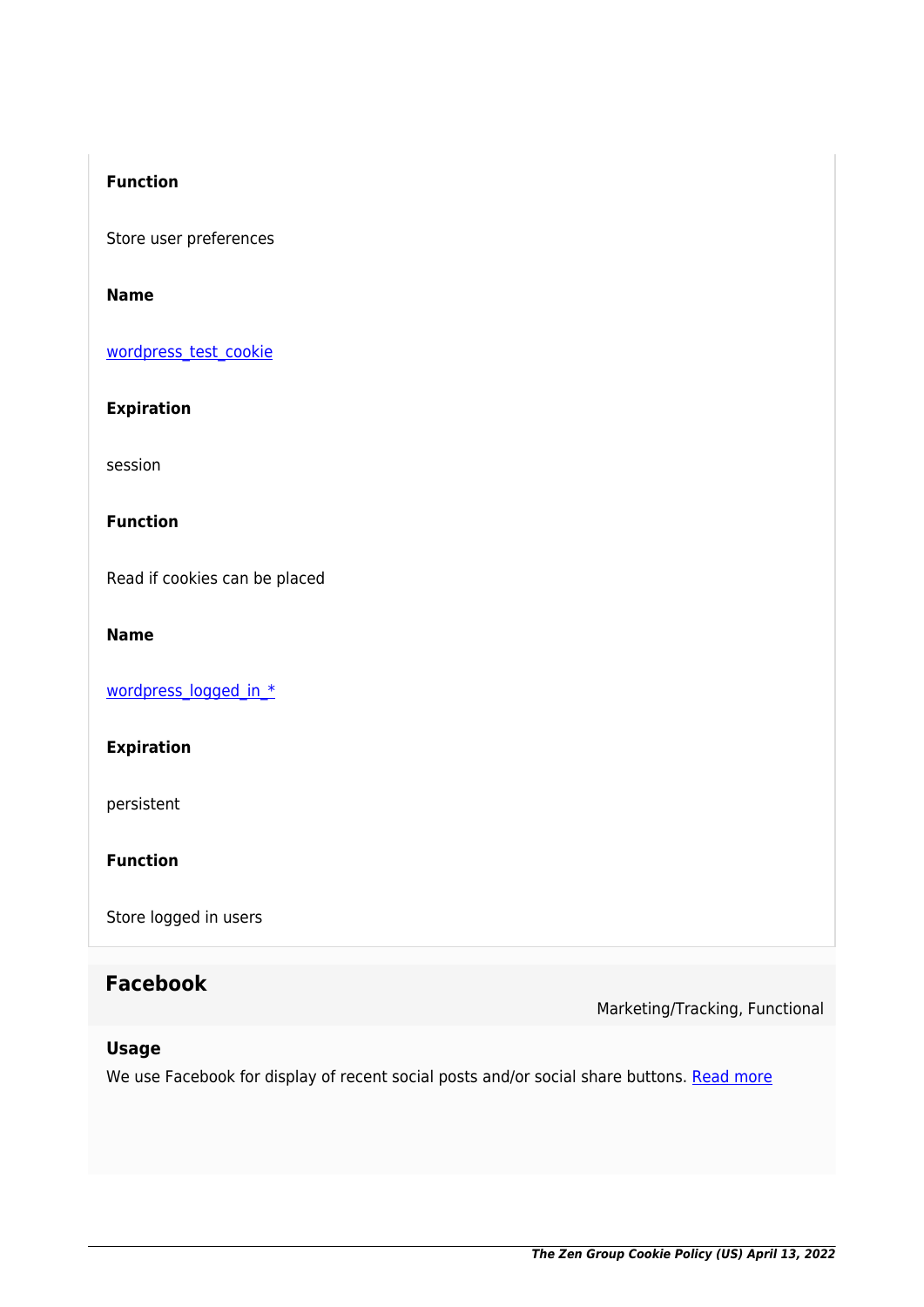## **Sharing data**

For more information, please read the **[Facebook Privacy Statement](https://www.facebook.com/policy/cookies)**.

#### **Marketing/Tracking**

**Name**

[\\_fbc](https://cookiedatabase.org/cookie/facebook/_fbc/)

#### **Expiration**

2 years

#### **Function**

Store last visit

#### **Name**

#### [fbm\\*](https://cookiedatabase.org/cookie/facebook/fbm_/)

#### **Expiration**

1 year

### **Function**

Store account details

#### **Name**

[xs](https://cookiedatabase.org/cookie/facebook/xs/)

**Expiration**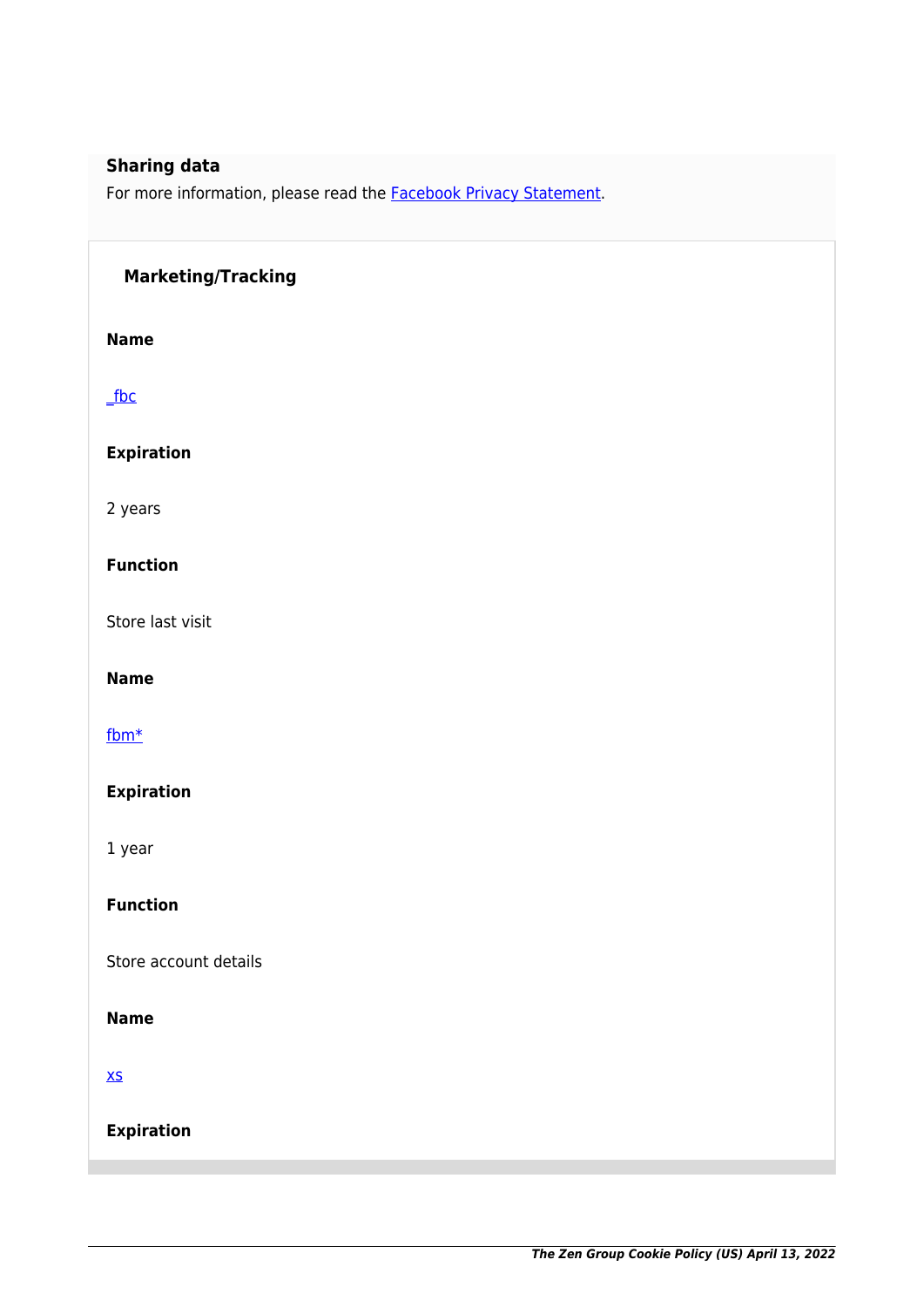## 3 months

#### **Function**

Store a unique session ID

#### **Name**

## [fr](https://cookiedatabase.org/cookie/facebook/fr/)

## **Expiration**

3 months

#### **Function**

Provide ad delivery or retargeting

#### **Name**

#### [act](https://cookiedatabase.org/cookie/facebook/act/)

## **Expiration**

90 days

## **Function**

Store logged in users

### **Name**

## [\\_fbp](https://cookiedatabase.org/cookie/facebook/_fbp/)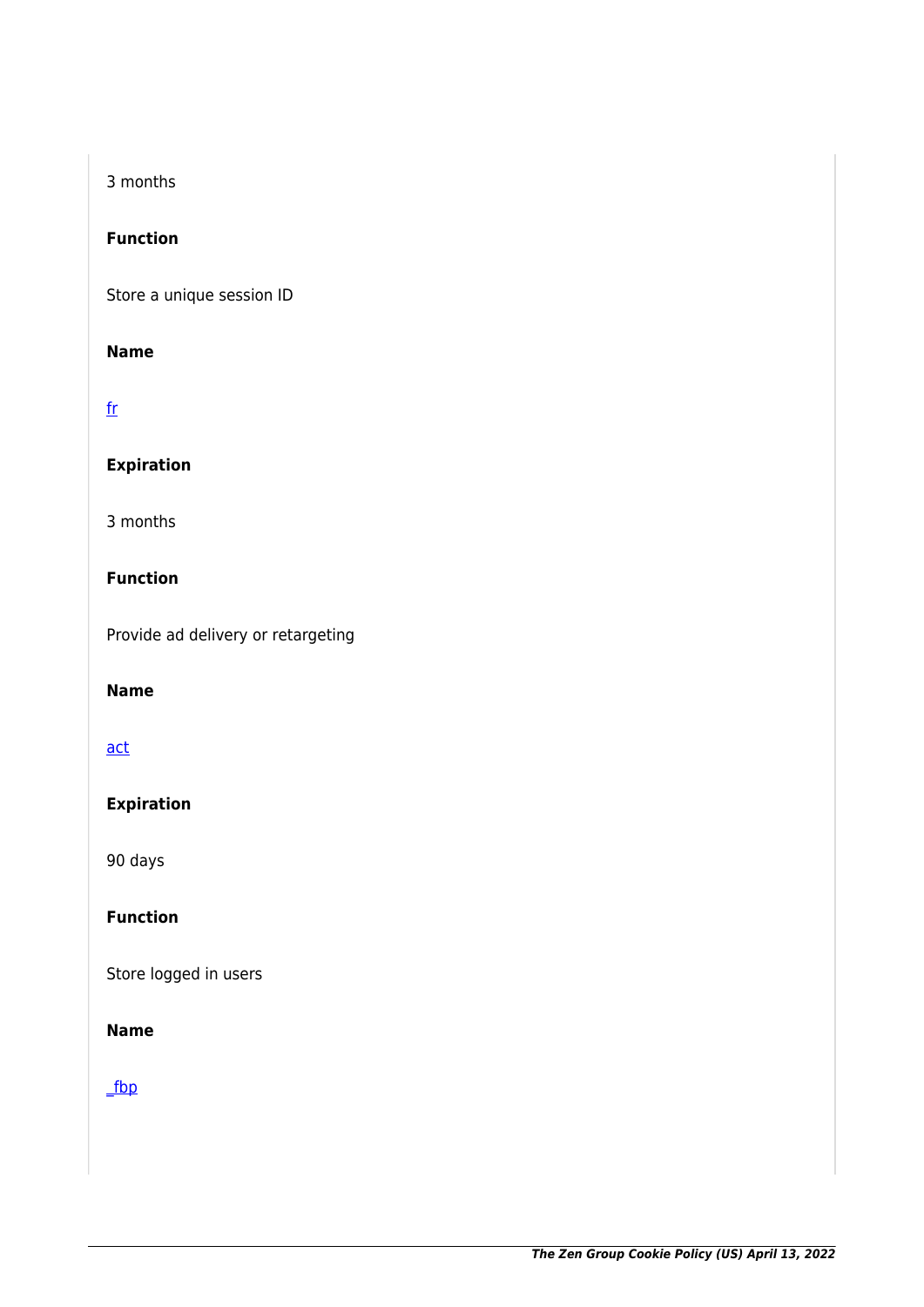## **Expiration**

3 months

#### **Function**

Store and track visits across websites

#### **Name**

[datr](https://cookiedatabase.org/cookie/facebook/datr/)

## **Expiration**

2 years

#### **Function**

Provide fraud prevention

#### **Name**

#### [c\\_user](https://cookiedatabase.org/cookie/facebook/c_user/)

**Expiration**

30 days

### **Function**

Store a unique user ID

### **Name**

[sb](https://cookiedatabase.org/cookie/facebook/sb/)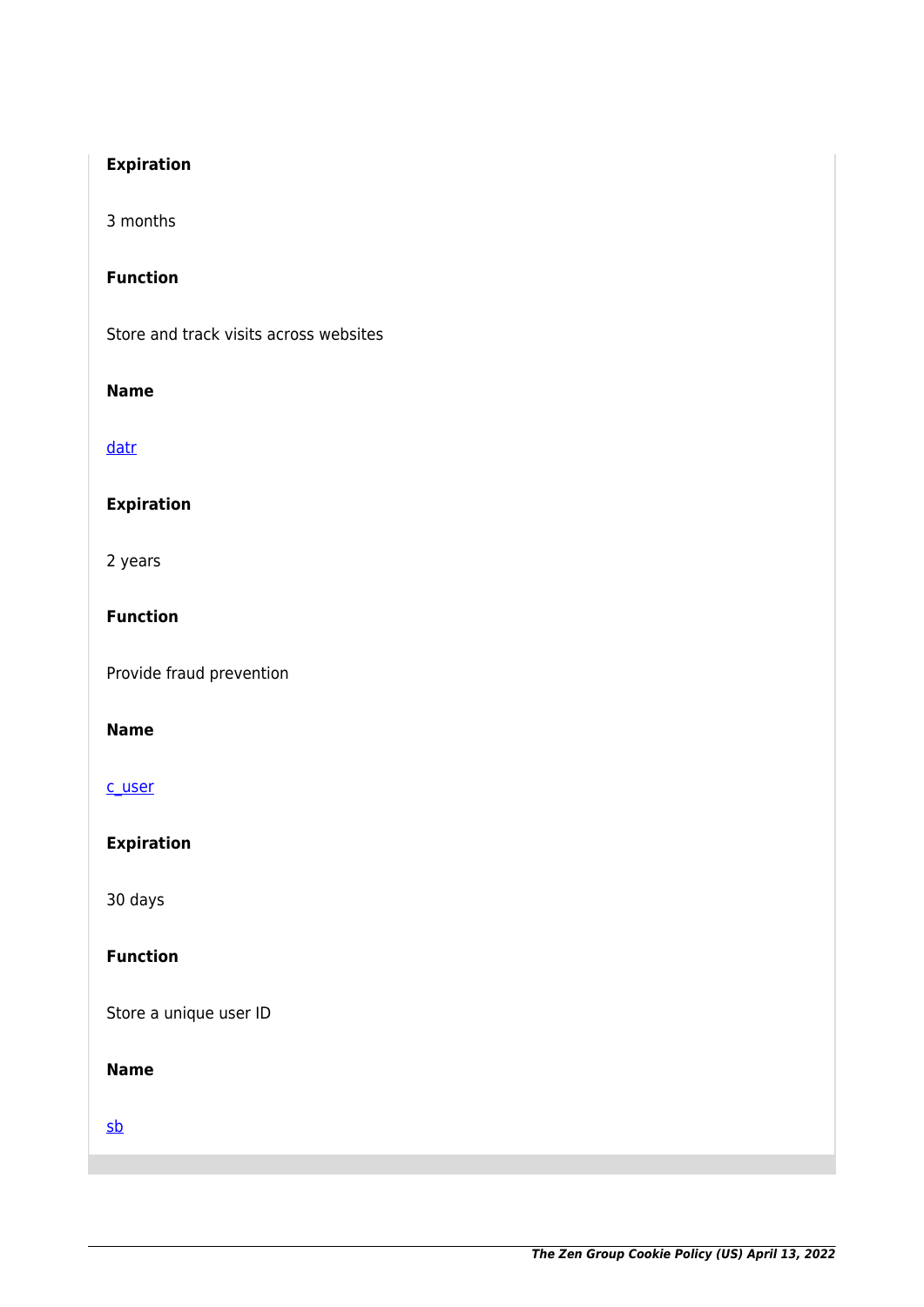## **Expiration**

2 years

#### **Function**

Store browser details

#### **Name**

#### $*$  fbm

## **Expiration**

1 year

#### **Function**

Store account details

## **Functional**

**Name**

[wd](https://cookiedatabase.org/cookie/facebook/wd/)

## **Expiration**

1 week

#### **Function**

Read screen resolution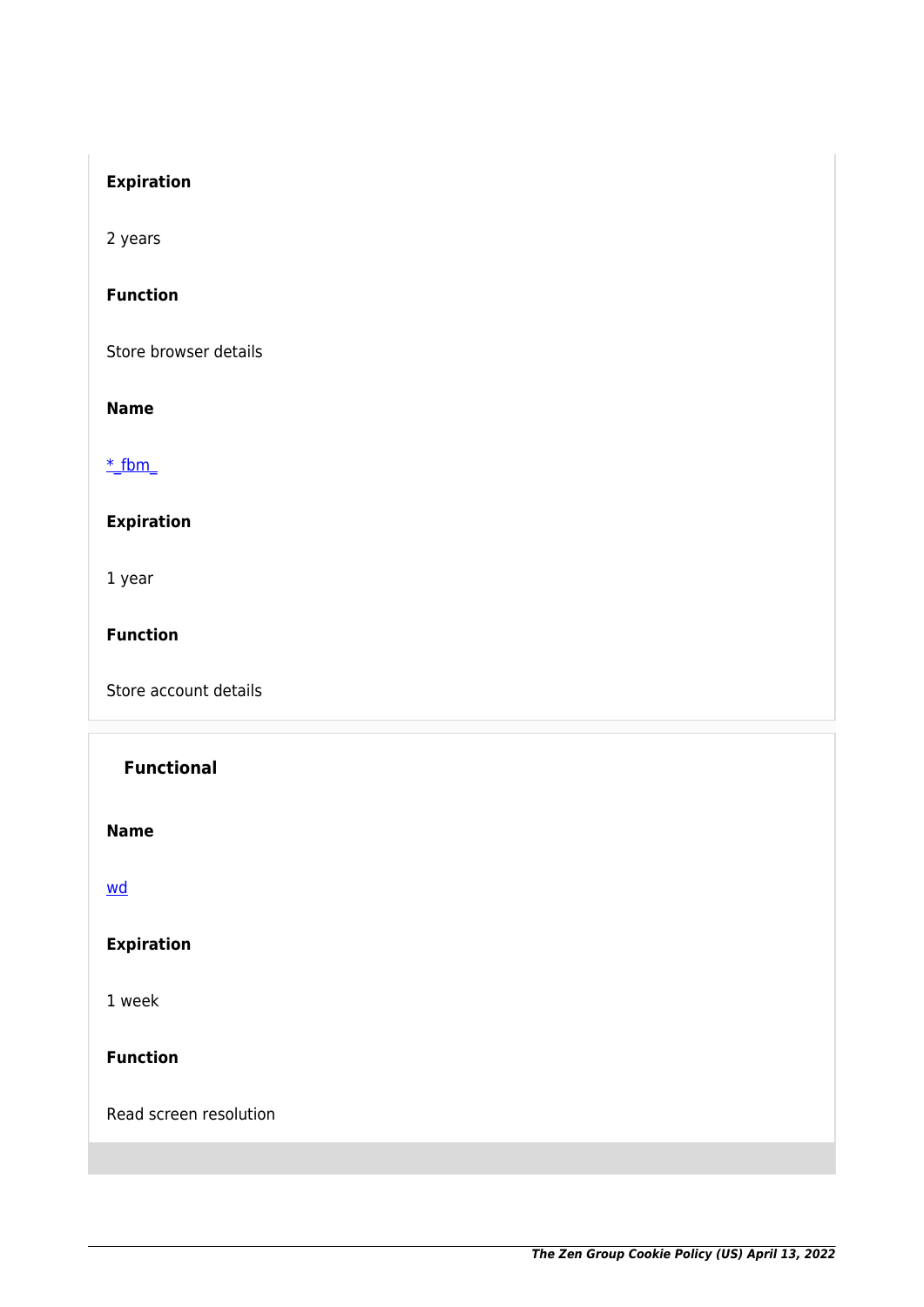#### **Name**

#### [csm](https://cookiedatabase.org/cookie/facebook/csm/)

#### **Expiration**

90 days

### **Function**

Provide fraud prevention

#### **Name**

[actppresence](https://cookiedatabase.org/cookie/facebook/actppresence/)

#### **Expiration**

session

#### **Function**

Store and track if the browser tab is active

## **Twitter**

Functional, Marketing/Tracking

#### **Usage**

We use Twitter for display of recent social posts and/or social share buttons. [Read more](https://cookiedatabase.org/service/twitter/)

#### **Sharing data**

For more information, please read the **[Twitter Privacy Statement](https://twitter.com/en/privacy)**.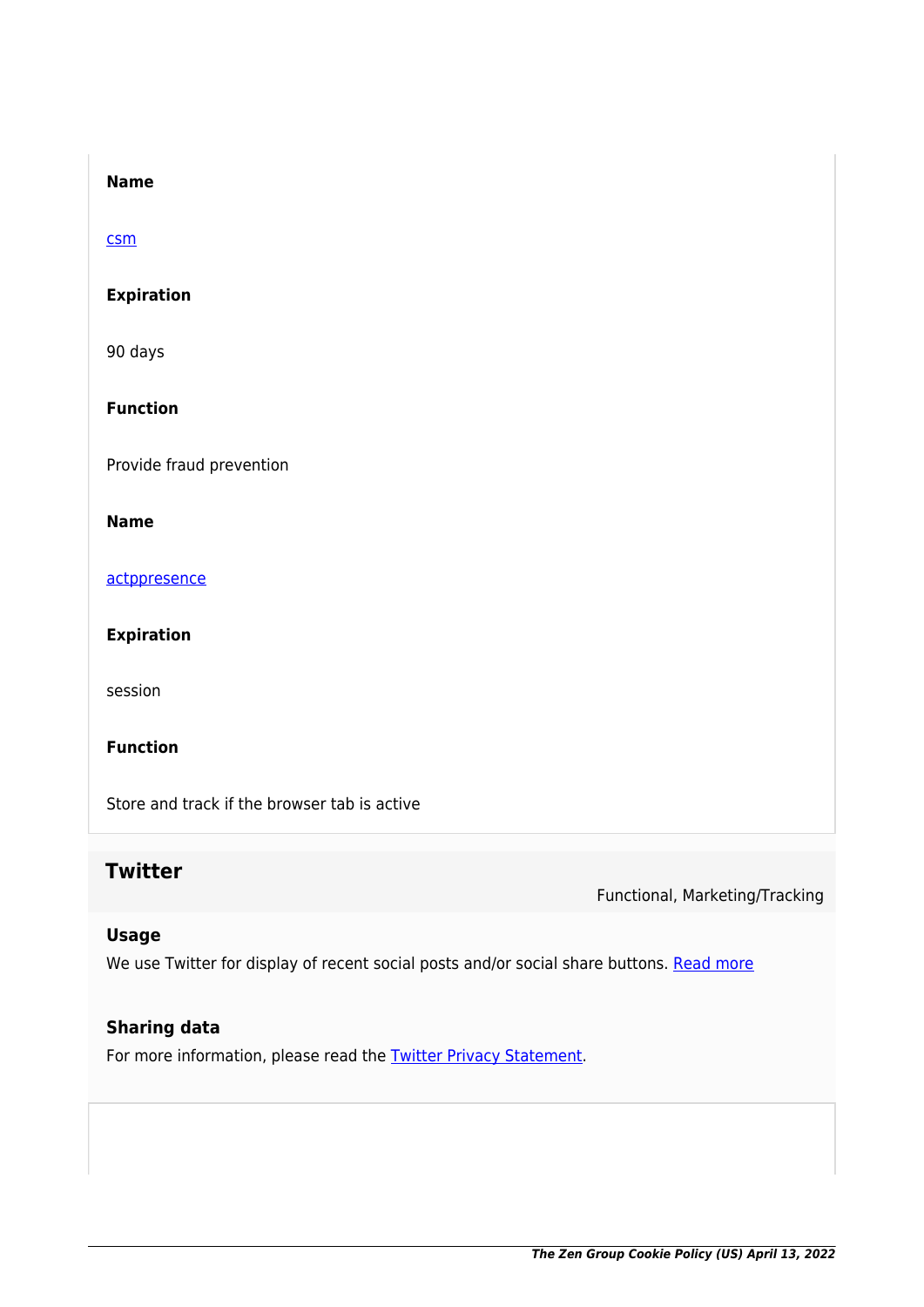#### **Functional**

#### **Name**

[local\\_storage\\_support\\_test](https://cookiedatabase.org/cookie/twitter/local_storage_support_test/)

#### **Expiration**

persistent

**Function**

Provide load balancing functionality

## **Marketing/Tracking**

**Name**

[metrics\\_token](https://cookiedatabase.org/cookie/twitter/metrics_token/)

#### **Expiration**

persistent

**Function**

Store if the user has seen embedded content

## **LinkedIn**

Marketing/Tracking, Functional

#### **Usage**

We use LinkedIn for display of recent social posts and/or social share buttons. [Read more](https://cookiedatabase.org/service/linkedin/)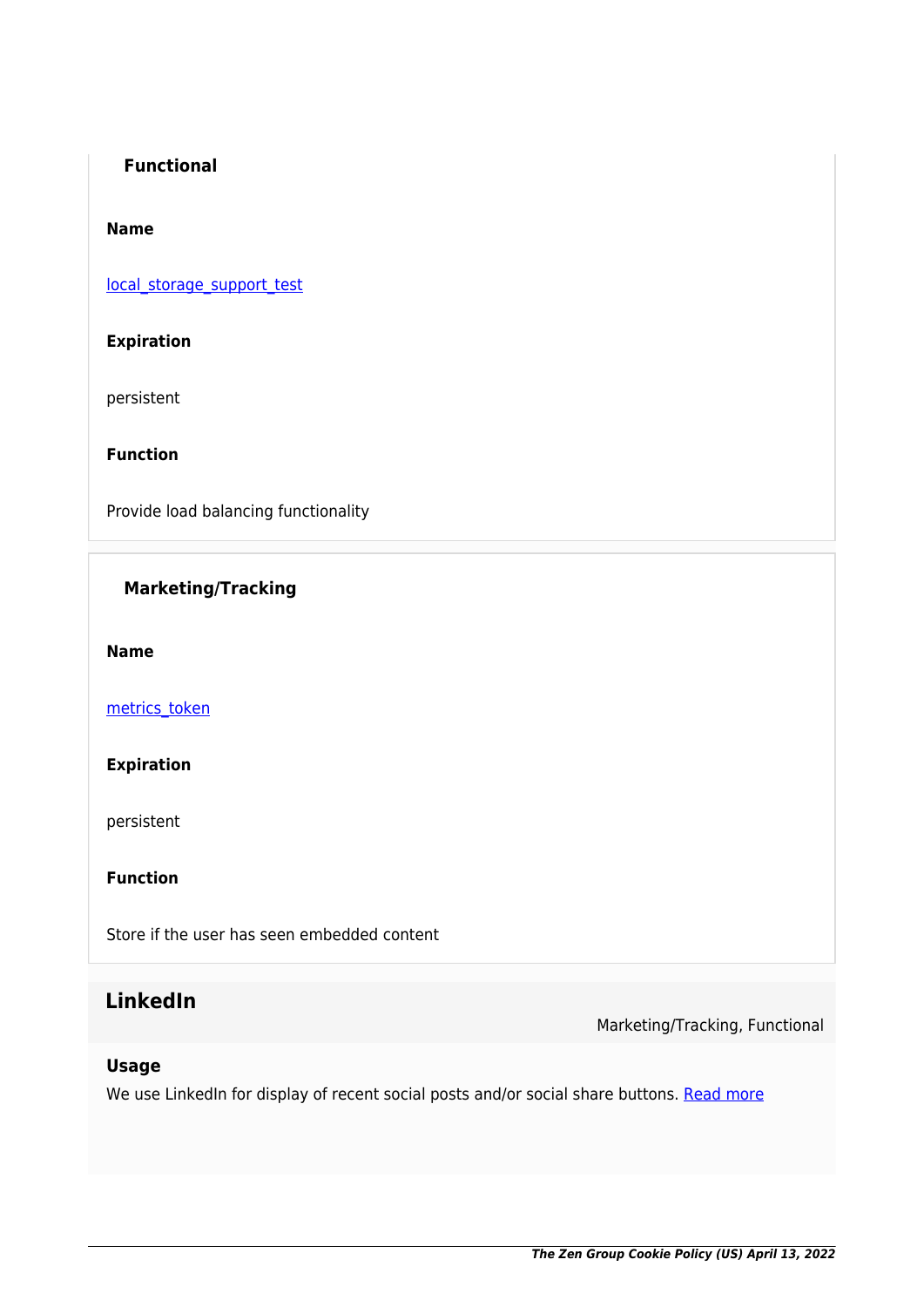## **Sharing data**

For more information, please read the [LinkedIn Privacy Statement.](https://www.linkedin.com/legal/privacy-policy)

#### **Marketing/Tracking**

**Name**

[bcookie](https://cookiedatabase.org/cookie/linkedin/bcookie-2/)

**Expiration**

2 years

#### **Function**

Store browser details

#### **Name**

[li-oatml](https://cookiedatabase.org/cookie/linkedin/li-oatml/)

#### **Expiration**

1 month

## **Function**

Provide ad delivery or retargeting

#### **Name**

[li\\_sugr](https://cookiedatabase.org/cookie/linkedin/li_sugr/)

**Expiration**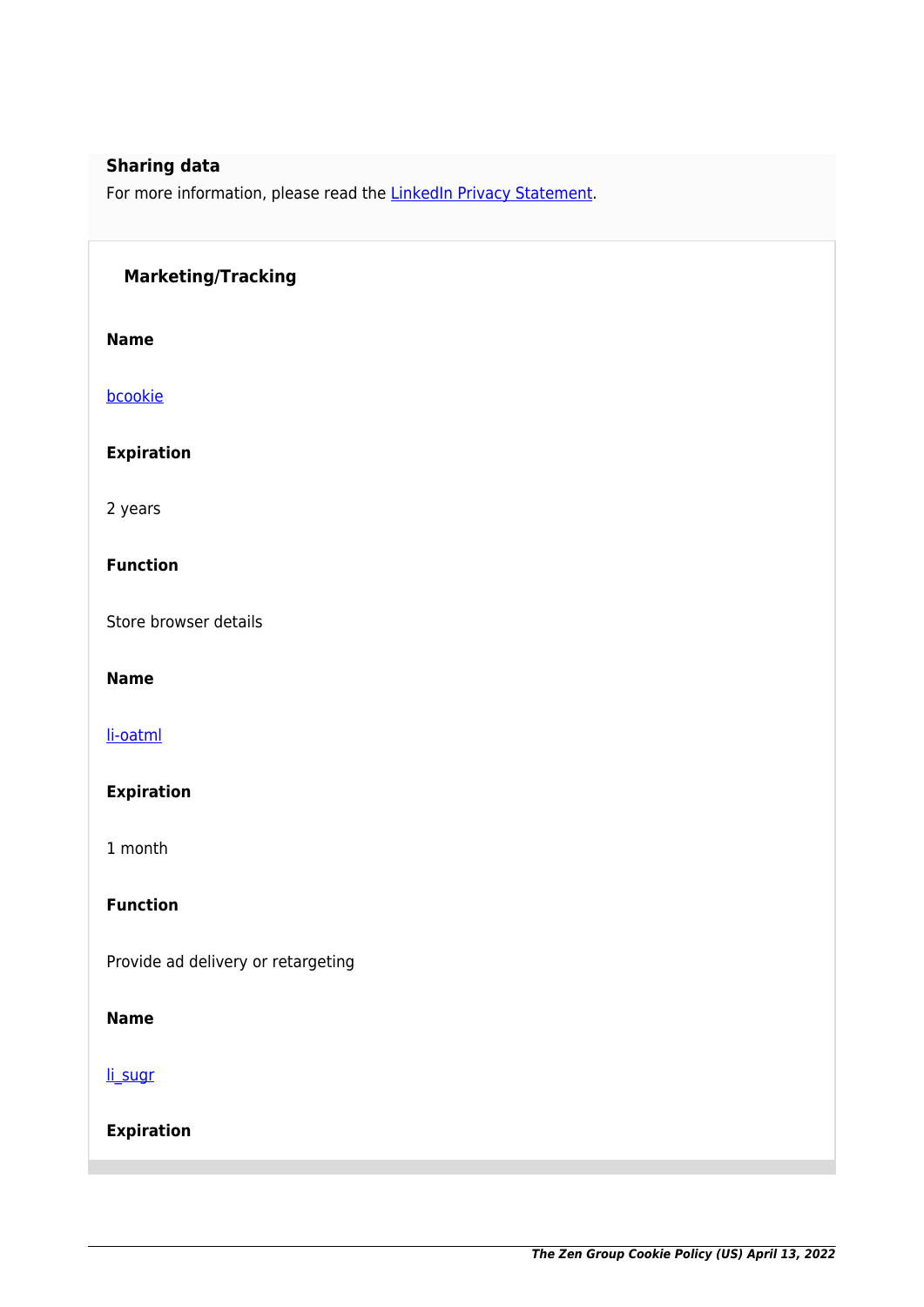### 3 months

#### **Function**

Store browser details

#### **Name**

**[UserMatchHistory](https://cookiedatabase.org/cookie/linkedin/usermatchhistory/)** 

#### **Expiration**

30 days

#### **Function**

Provide ad delivery or retargeting

#### **Name**

#### [lidc](https://cookiedatabase.org/cookie/linkedin/lidc/)

## **Expiration**

1 day

### **Function**

Store performed actions on the website

### **Name**

#### [bscookie](https://cookiedatabase.org/cookie/linkedin/bscookie/)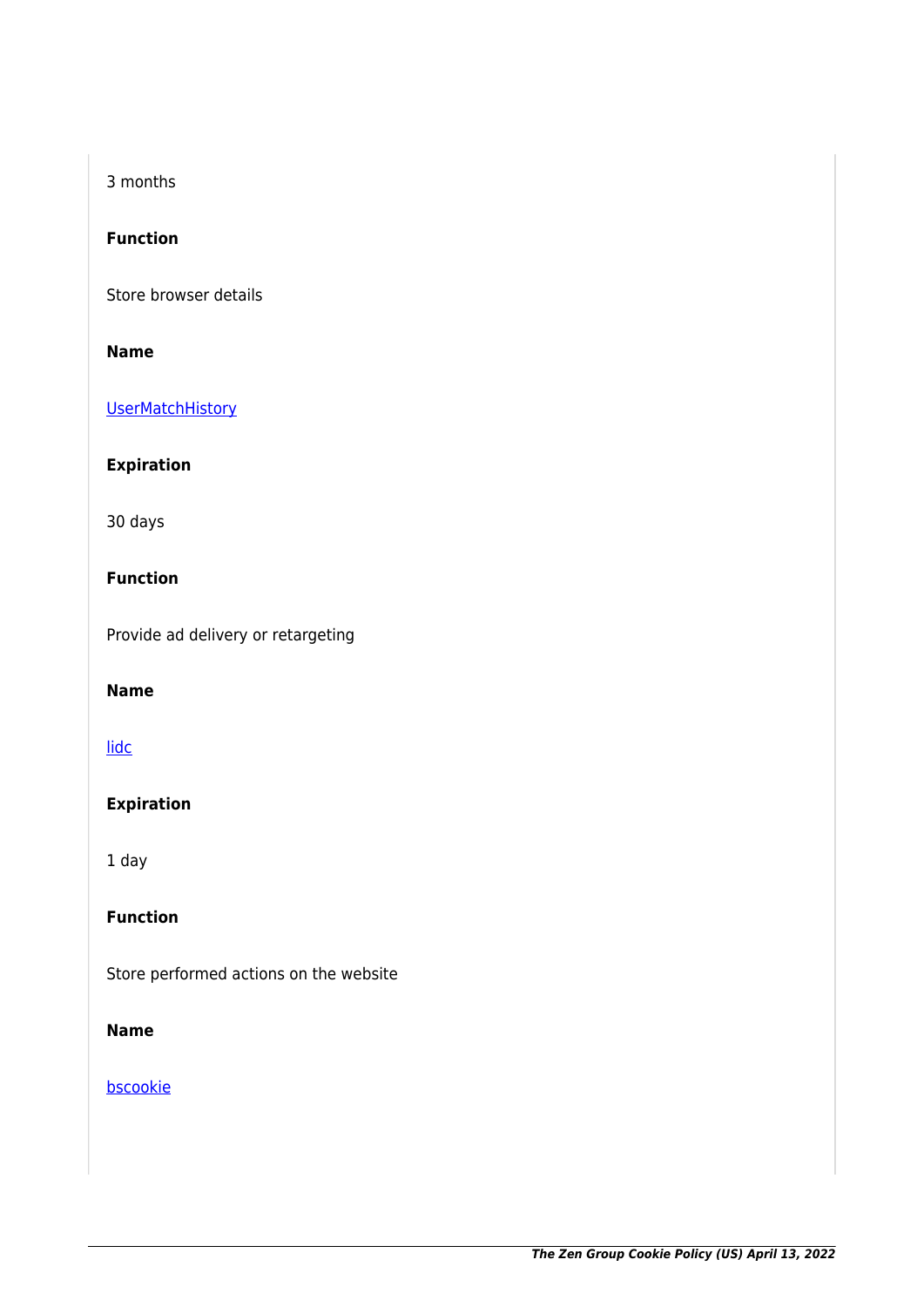### **Expiration**

2 years

#### **Function**

Store performed actions on the website

#### **Name**

#### [X-LI-IDC](https://cookiedatabase.org/cookie/linkedin/x-li-idc/)

## **Expiration**

session

**Function**

Provide functions across pages

## **Functional**

**Name**

**[BizographicsOptOut](https://cookiedatabase.org/cookie/linkedin/bizographicsoptout/)** 

## **Expiration**

10 years

#### **Function**

Store privacy preferences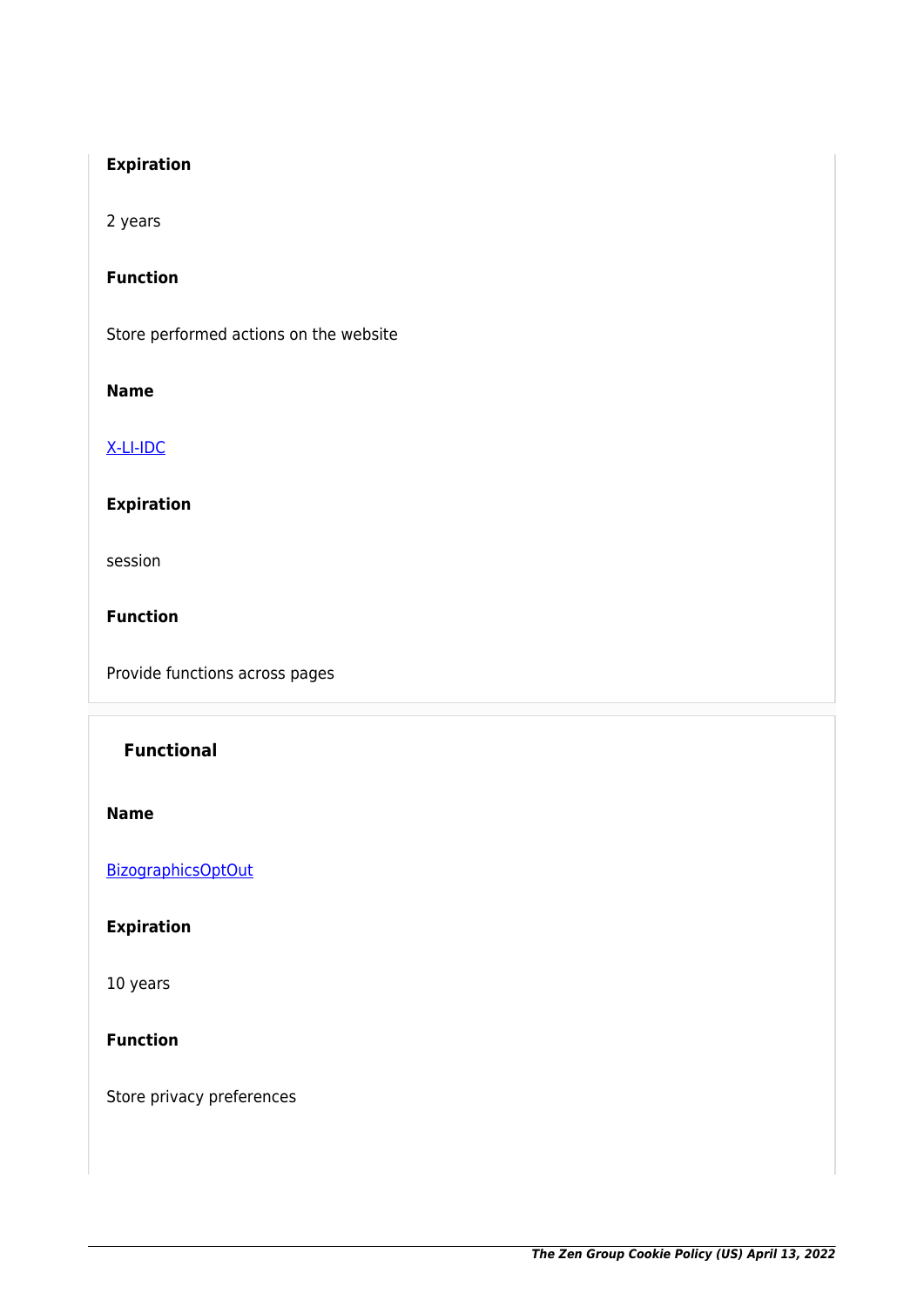#### **Name**

linkedin\_oauth

#### **Expiration**

session

**Function**

Provide functions across pages

## **Instagram**

Marketing/Tracking

#### **Usage**

We use Instagram for display of recent social posts and/or social share buttons. [Read more](https://cookiedatabase.org/service/instagram/)

#### **Sharing data**

For more information, please read the [Instagram Privacy Statement](https://help.instagram.com/519522125107875).

**Marketing/Tracking**

**Name**

[actppresence](https://cookiedatabase.org/cookie/instagram/actppresence-2/)

**Expiration**

1 year

**Function**

Store ad display frequency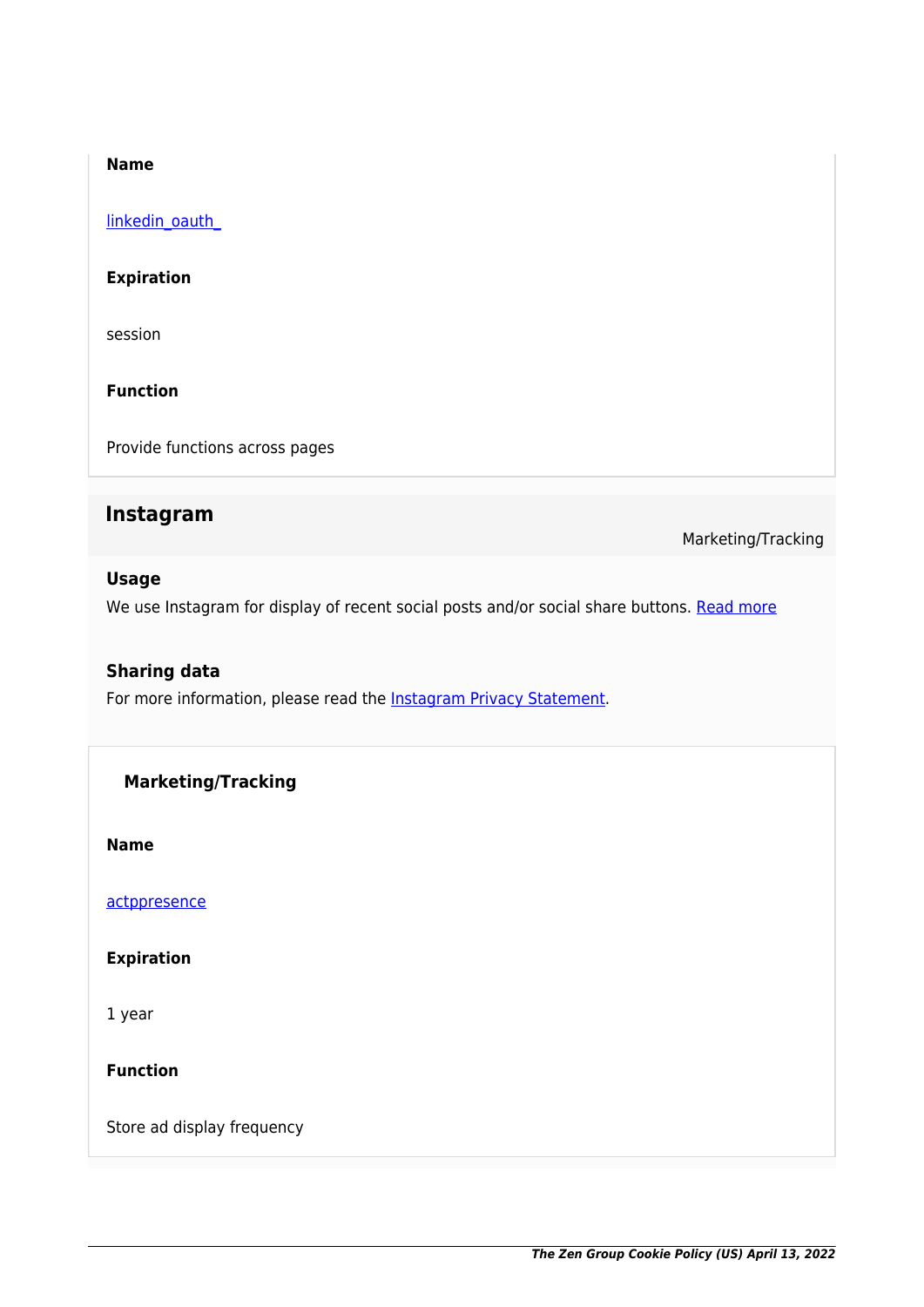| <b>Miscellaneous</b> |
|----------------------|
|----------------------|

Purpose pending investigation

**Usage**

**Sharing data** Sharing of data is pending investigation

| <b>Purpose pending investigation</b> |
|--------------------------------------|
| <b>Name</b>                          |
| tusSupport                           |
| <b>Expiration</b>                    |
| <b>Function</b>                      |

## **7. Consent**

When you visit our website for the first time, we will show you a pop-up with an explanation about cookies. You do have the right to opt-out and to object against the further use of non-functional cookies.

## **7.1 Manage your opt-out preferences**

You can also disable the use of cookies via your browser, but please note that our website may no longer work properly.

## **8. Your rights with respect to personal data**

You have the following rights with respect to your personal data: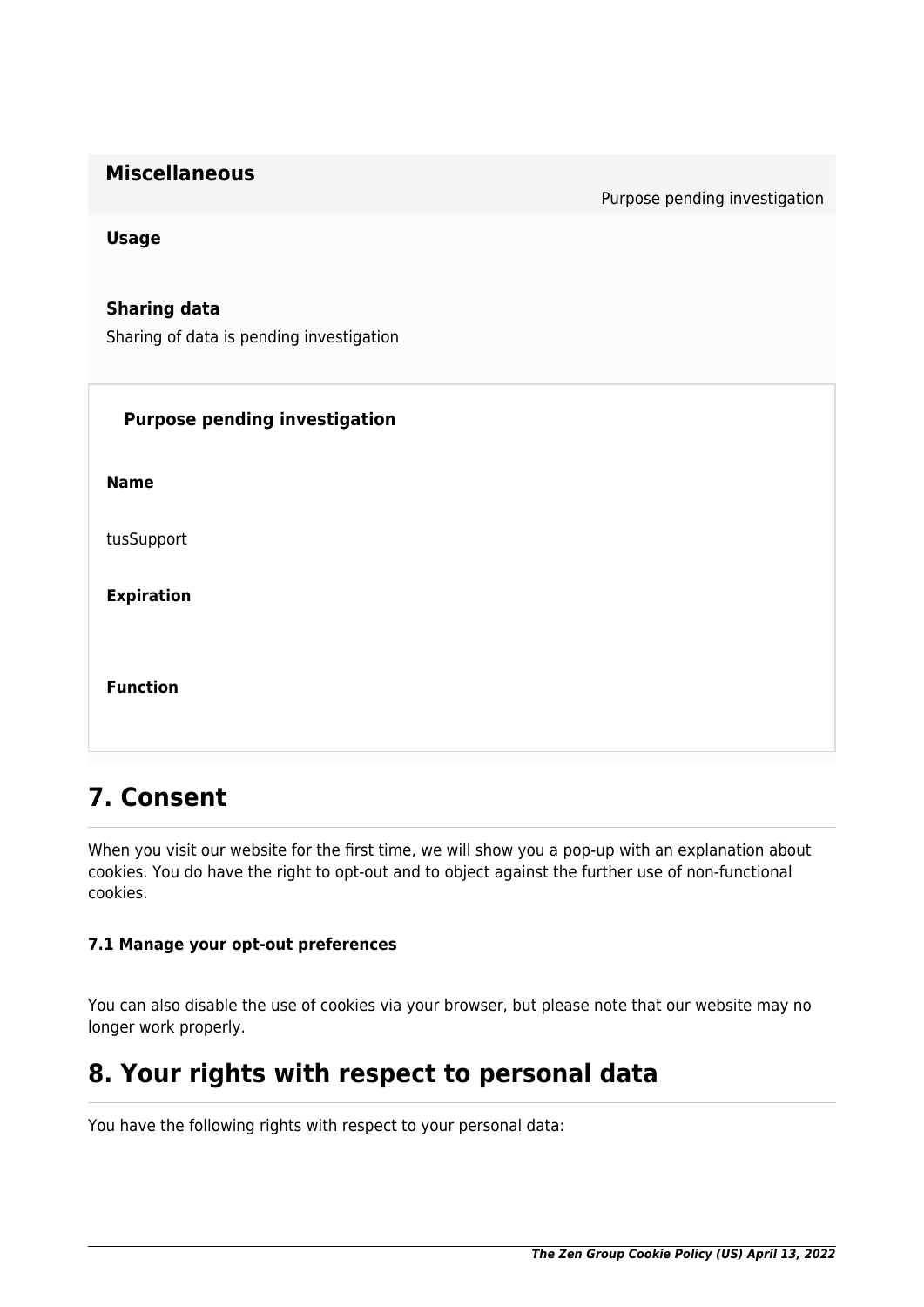- you may submit a request for access to the data we process about you;
- you may object to the processing;
- you may request an overview, in a commonly used format, of the data we process about you;
- you may request correction or deletion of the data if it is incorrect or not or no longer relevant, or to ask to restrict the processing of the data.

To exercise these rights, please contact us. Please refer to the contact details at the bottom of this Cookie Policy. If you have a complaint about how we handle your data, we would like to hear from you.

## **9. Enabling/disabling and deleting cookies**

You can use your internet browser to automatically or manually delete cookies. You can also specify that certain cookies may not be placed. Another option is to change the settings of your internet browser so that you receive a message each time a cookie is placed. For more information about these options, please refer to the instructions in the Help section of your browser.

## **10. Contact details**

For questions and/or comments about our Cookie Policy and this statement, please contact us by using the following contact details:

ZenMedia 34 East I St Sparks NV United States Website:<http://thezengroup.us> Email: Dana@Photozen.us Phone number: 7752243262

This Cookie Policy was synchronized with [cookiedatabase.org](https://cookiedatabase.org/) on April 13, 2022

# **Cookie consent settings**

- prefix  $\Rightarrow$  cmplz
- $\bullet$  user banner id  $\epsilon$  =  $> 1$
- block ajax content =>
- $\bullet$  do not track  $=$  >
- consenttype => optout
- region  $\Rightarrow$  us
- $qeioip \Rightarrow$
- dismiss timeout =>
- disable cookiebanner =>
- soft cookiewall =>